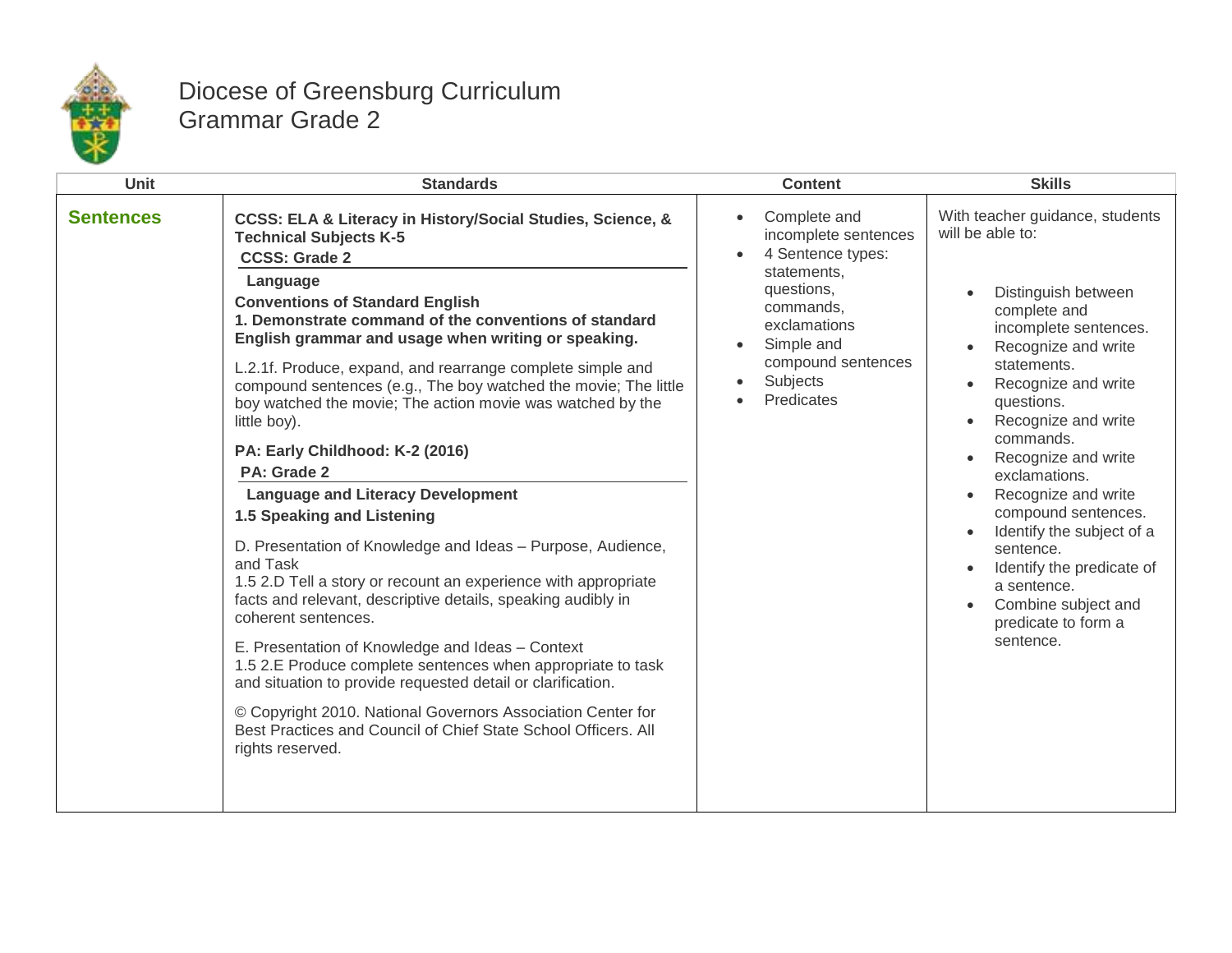| Unit                                               | <b>Standards</b>                                                                                                                                                                                                                                                                                                                                                                                                                                                                                                                                                                                                                                                                                                                                                                                                                                                                                                                                                                                                                                                                                                                                                                                                                                                                                                                                                                                                                                                                                                                        | <b>Content</b>                                                                                                                                                                                                                                                                                                                                                                       | <b>Skills</b>                                                                                                                                                                                                                                                                                                                                                                                                                                                                                                                         |
|----------------------------------------------------|-----------------------------------------------------------------------------------------------------------------------------------------------------------------------------------------------------------------------------------------------------------------------------------------------------------------------------------------------------------------------------------------------------------------------------------------------------------------------------------------------------------------------------------------------------------------------------------------------------------------------------------------------------------------------------------------------------------------------------------------------------------------------------------------------------------------------------------------------------------------------------------------------------------------------------------------------------------------------------------------------------------------------------------------------------------------------------------------------------------------------------------------------------------------------------------------------------------------------------------------------------------------------------------------------------------------------------------------------------------------------------------------------------------------------------------------------------------------------------------------------------------------------------------------|--------------------------------------------------------------------------------------------------------------------------------------------------------------------------------------------------------------------------------------------------------------------------------------------------------------------------------------------------------------------------------------|---------------------------------------------------------------------------------------------------------------------------------------------------------------------------------------------------------------------------------------------------------------------------------------------------------------------------------------------------------------------------------------------------------------------------------------------------------------------------------------------------------------------------------------|
| <b>Capitalization</b><br>and<br><b>Punctuation</b> | CCSS: ELA & Literacy in History/Social Studies, Science, &<br><b>Technical Subjects K-5</b><br><b>CCSS: Grade 2</b><br>Language<br>2. Demonstrate command of the conventions of standard<br>English capitalization, punctuation, and spelling when<br>writing.<br>L.2.2. Demonstrate command of the conventions of standard<br>English capitalization, punctuation, and spelling when writing.<br>L.2.2a. Capitalize holidays, product names, and geographic<br>names.<br>L.2.2b. Use commas in greetings and closings of letters.<br>L.2.2c. Use an apostrophe to form contractions and frequently<br>occurring possessives.<br>PA: Early Childhood: K-2 (2016)<br>PA: Grade 2<br><b>Language and Literacy Development</b><br>1.4 Writing<br>F. Informative/Explanatory - Conventions of Language<br>1.4 2.F Demonstrate a grade appropriate command of the<br>conventions of standard English grammar, usage, capitalization,<br>punctuation, and spelling<br>L. Opinion/ Argumentative - Conventions of Language<br>1.4 2.L Demonstrate a grade appropriate command of the<br>conventions of standard English grammar, usage, capitalization,<br>punctuation, and spelling<br>R. Narrative - Conventions of Language<br>1.4 2.R Demonstrate a grade appropriate command of the<br>conventions of standard English grammar, usage, capitalization,<br>punctuation, and spelling.<br>© Copyright 2010. National Governors Association Center for<br>Best Practices and Council of Chief State School Officers. All<br>rights reserved. | Ending punctuation<br>$\bullet$<br>Commas for<br>greetings and<br>closings of letters.<br>Apostrophes to form<br>$\bullet$<br>contractions and<br>frequently occurring<br>possessives.<br>Quotations marks to<br>offset dialogue within<br>a sentence or<br>paragraph.<br>Capitalization of<br>proper nouns and<br>within titles.<br>Capitalization at<br>beginning of<br>sentences. | The students will be able to:<br>Identify and use correct<br>end punctuation.<br>Use commas correctly.<br>Use apostrophes<br>correctly.<br>Use quotation marks<br>correctly.<br>Employ capitalization at<br>the beginning of<br>sentences.<br>Use capital letters with<br>proper nouns (dates,<br>months, days, holidays,<br>$etc.$ )<br>Use proper<br>capitalization within<br>titles (book titles,<br>people's titles).<br>Capitalize the pronoun I.<br>$\bullet$<br>Use the Oxford comma<br>within a series.<br>Use abbreviations. |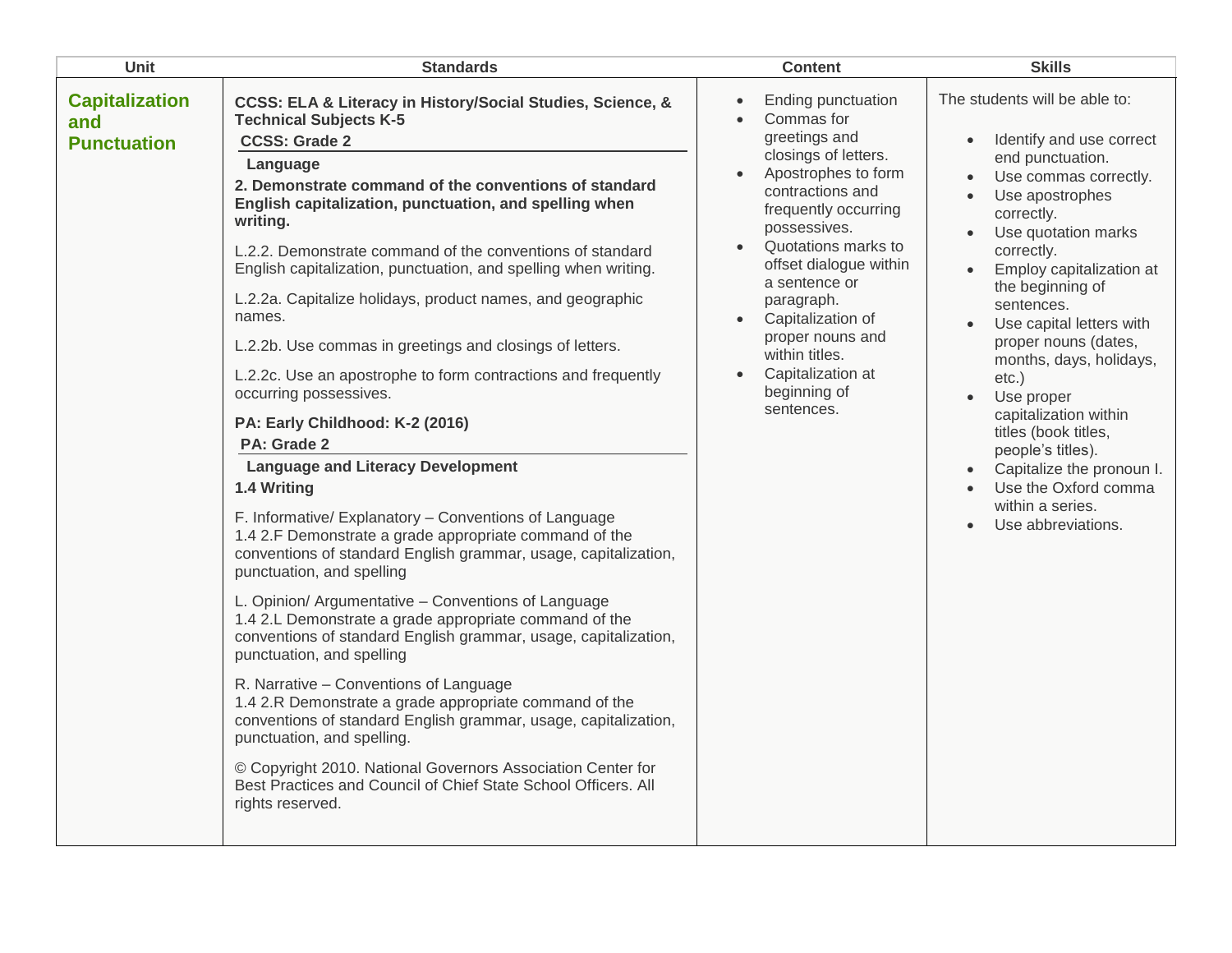| Unit         | <b>Standards</b>                                                                                                                                                                                                                                                                                                                                                                                                                                                                                                                                                                                                                                                                                                                                                                                                                                                                                            | <b>Content</b>                                                                | <b>Skills</b>                                                                                                                                                                                                                                                                                                                                                                                                                       |
|--------------|-------------------------------------------------------------------------------------------------------------------------------------------------------------------------------------------------------------------------------------------------------------------------------------------------------------------------------------------------------------------------------------------------------------------------------------------------------------------------------------------------------------------------------------------------------------------------------------------------------------------------------------------------------------------------------------------------------------------------------------------------------------------------------------------------------------------------------------------------------------------------------------------------------------|-------------------------------------------------------------------------------|-------------------------------------------------------------------------------------------------------------------------------------------------------------------------------------------------------------------------------------------------------------------------------------------------------------------------------------------------------------------------------------------------------------------------------------|
| <b>Nouns</b> | CCSS: ELA & Literacy in History/Social Studies, Science, &<br><b>Technical Subjects K-5</b><br><b>CCSS: Grade 2</b><br>Language<br><b>Conventions of Standard English</b><br>1. Demonstrate command of the conventions of standard<br>English grammar and usage when writing or speaking.<br>L.2.1a. Use collective nouns (e.g., group).<br>L.2.1b. Form and use frequently occurring irregular plural nouns<br>(e.g., feet, children, teeth, mice, fish).<br>PA: Early Childhood: K-2 (2016)<br>PA: Grade 2<br><b>Language and Literacy Development</b><br>1.4 Writing<br>F. Informative/ Explanatory - Conventions of Language<br>1.4 2.F Demonstrate a grade appropriate command of the<br>conventions of standard English grammar, usage, capitalization,<br>punctuation, and spelling<br>L. Opinion/ Argumentative - Conventions of Language<br>1.4 2.L Demonstrate a grade appropriate command of the | Common nouns<br>$\bullet$<br>Proper nouns<br>Plural nouns<br>Possessive nouns | With teacher guidance, the<br>students will be able to:<br>Classify nouns into<br>$\bullet$<br>groups: people, place,<br>things, animals, ideas.<br>Categorize nouns as<br>singular or plural,<br>common or proper.<br>Construct possessive<br>nouns to indicate<br>ownership within a<br>sentence.<br>Use collective nouns.<br>Form and use frequently<br>occurring irregular plural<br>nouns.<br>Match noun and verb<br>agreement |
|              | conventions of standard English grammar, usage, capitalization,<br>punctuation, and spelling<br>R. Narrative - Conventions of Language<br>1.4 2.R Demonstrate a grade appropriate command of the<br>conventions of standard English grammar, usage, capitalization,<br>punctuation, and spelling.<br>© Copyright 2010. National Governors Association Center for<br>Best Practices and Council of Chief State School Officers. All<br>rights reserved.                                                                                                                                                                                                                                                                                                                                                                                                                                                      |                                                                               |                                                                                                                                                                                                                                                                                                                                                                                                                                     |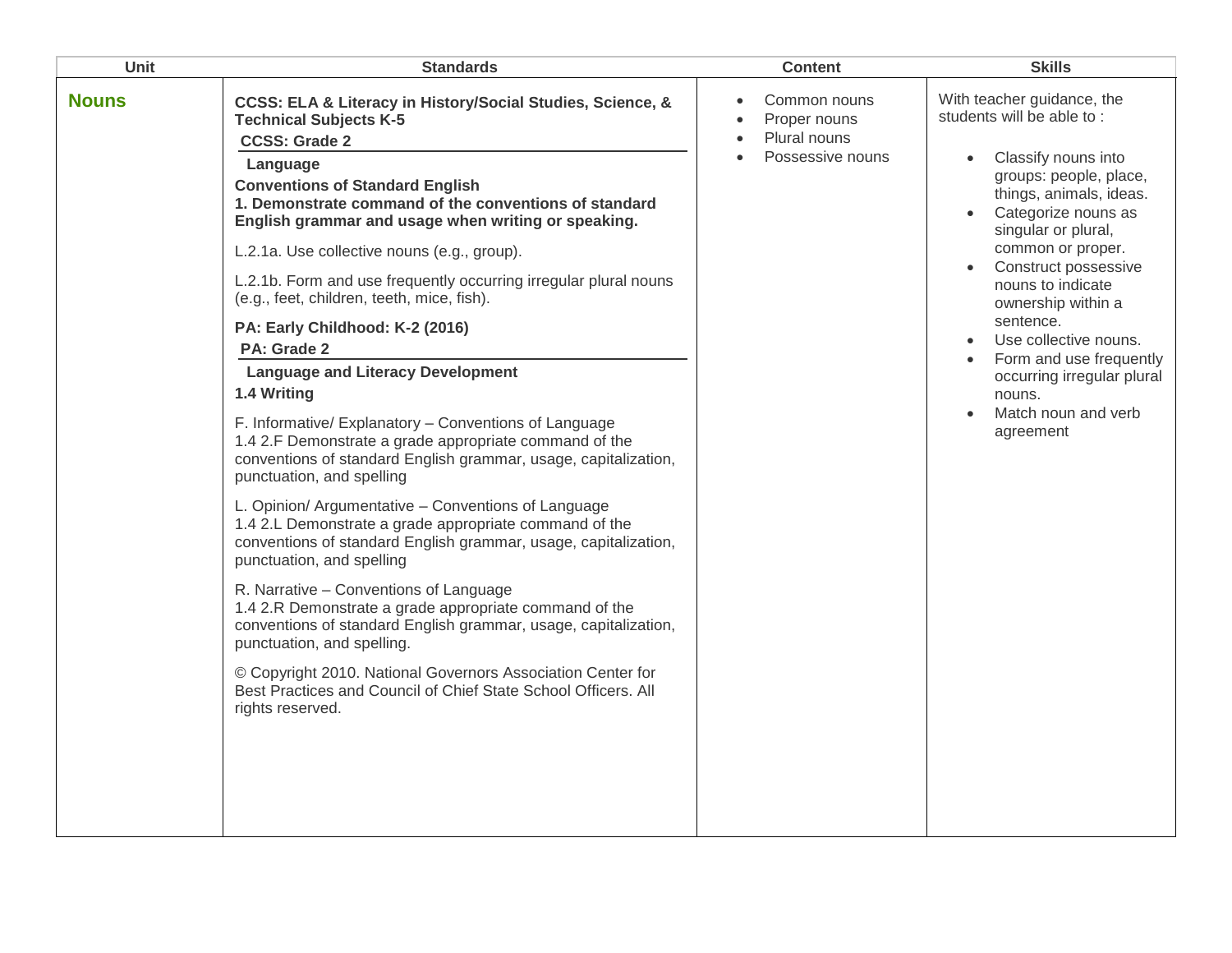| Unit         | <b>Standards</b>                                                                                                                                                                                                                                                                                                                                                                                                                                                                                                                                                                                                                                                                                                                                                                                                                                                                   | <b>Content</b>                                                                                                 | <b>Skills</b>                                                                                                                                                                                                                                                                                  |
|--------------|------------------------------------------------------------------------------------------------------------------------------------------------------------------------------------------------------------------------------------------------------------------------------------------------------------------------------------------------------------------------------------------------------------------------------------------------------------------------------------------------------------------------------------------------------------------------------------------------------------------------------------------------------------------------------------------------------------------------------------------------------------------------------------------------------------------------------------------------------------------------------------|----------------------------------------------------------------------------------------------------------------|------------------------------------------------------------------------------------------------------------------------------------------------------------------------------------------------------------------------------------------------------------------------------------------------|
| <b>Verbs</b> | CCSS: ELA & Literacy in History/Social Studies, Science, &<br><b>Technical Subjects K-5</b><br><b>CCSS: Grade 2</b><br>Language<br><b>Conventions of Standard English</b><br>1. Demonstrate command of the conventions of standard<br>English grammar and usage when writing or speaking.<br>L.2.1. Demonstrate command of the conventions of standard<br>English grammar and usage when writing or speaking.<br>L.2.1d. Form and use the past tense of frequently occurring<br>irregular verbs (e.g., sat, hid, told).<br>L.2.1f. Produce, expand, and rearrange complete simple and<br>compound sentences (e.g., The boy watched the movie; The little<br>boy watched the movie; The action movie was watched by the<br>little boy).<br>2. Demonstrate command of the conventions of standard<br>English capitalization, punctuation, and spelling when                          | <b>Present tense Verbs</b><br>Past tense Verbs<br><b>Action Verbs</b><br>Forms of Be<br><b>Irregular Verbs</b> | With teacher guidance, students<br>will be able to:<br>Distinguish verbs as<br>present or past tense.<br>Illustrate noun and verb<br>agreement.<br>Identify and use forms<br>of the verb be.<br>Recognize that some<br>verbs do not follow<br>grammatical rules and<br>are known as irregular. |
|              | writing.<br>L.2.2. Demonstrate command of the conventions of standard<br>English capitalization, punctuation, and spelling when writing.<br>5. Demonstrate understanding of word relationships and<br>nuances in word meanings.<br>L.2.5b. Distinguish shades of meaning among closely related<br>verbs (e.g., toss, throw, hurl) and closely related adjectives (e.g.,<br>thin, slender, skinny, scrawny).<br>PA: Learning Standards for Early Childhood K-2 (2016)<br>PA: Grade 2<br><b>Language and Literacy Development</b><br>1.4 Writing<br>F. Informative/ Explanatory - Conventions of Language<br>1.4 2.F Demonstrate a grade appropriate command of the<br>conventions of standard English grammar, usage, capitalization,<br>punctuation, and spelling<br>L. Opinion/ Argumentative - Conventions of Language<br>1.4 2.L Demonstrate a grade appropriate command of the |                                                                                                                |                                                                                                                                                                                                                                                                                                |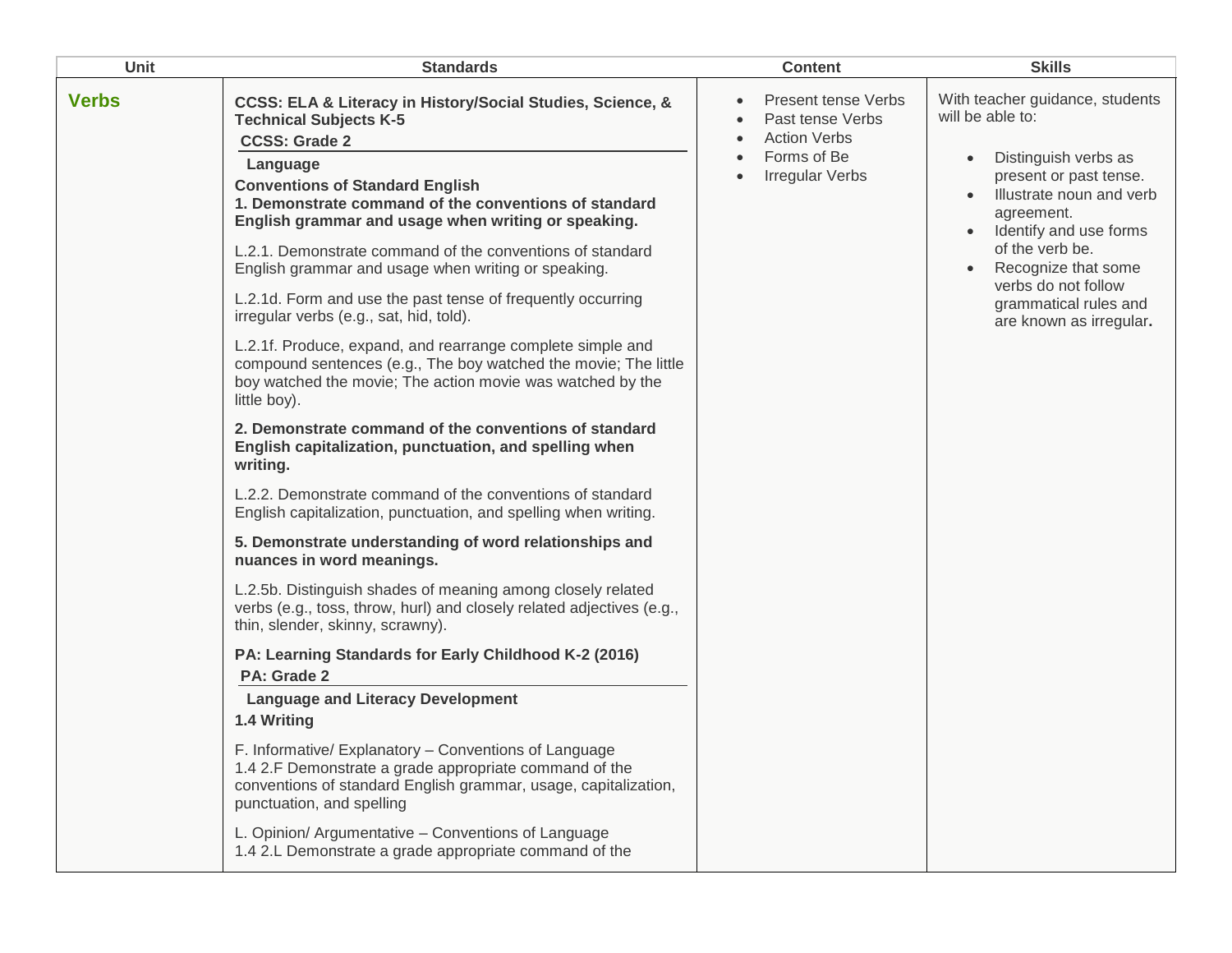| Unit            | <b>Standards</b>                                                                                                                                                                                                                                                                                                                                                                                                                                                                                                                                                                                                                                    | <b>Content</b>                                                                                      | <b>Skills</b>                                                                                                                                                                                  |
|-----------------|-----------------------------------------------------------------------------------------------------------------------------------------------------------------------------------------------------------------------------------------------------------------------------------------------------------------------------------------------------------------------------------------------------------------------------------------------------------------------------------------------------------------------------------------------------------------------------------------------------------------------------------------------------|-----------------------------------------------------------------------------------------------------|------------------------------------------------------------------------------------------------------------------------------------------------------------------------------------------------|
|                 | conventions of standard English grammar, usage, capitalization,<br>punctuation, and spelling<br>R. Narrative - Conventions of Language<br>1.4 2.R Demonstrate a grade appropriate command of the<br>conventions of standard English grammar, usage, capitalization,<br>punctuation, and spelling.<br>© Copyright 2010. National Governors Association Center for<br>Best Practices and Council of Chief State School Officers. All<br>rights reserved.                                                                                                                                                                                              |                                                                                                     |                                                                                                                                                                                                |
| <b>Pronouns</b> | CCSS: ELA & Literacy in History/Social Studies, Science, &<br><b>Technical Subjects K-5</b><br><b>CCSS: Grade 2</b><br>Language<br><b>Conventions of Standard English</b><br>1. Demonstrate command of the conventions of standard<br>English grammar and usage when writing or speaking.<br>L.2.1c. Use reflexive pronouns (e.g., myself, ourselves).<br>PA: Early Childhood: K-2 (2016)<br>PA: Grade 2<br><b>Language and Literacy Development</b>                                                                                                                                                                                                | Personal pronouns<br>Possessive pronouns<br>Singular pronouns<br>Plural pronouns<br>Gender pronouns | With teacher guidance, students<br>will be able to<br>Use personal pronouns<br>in place of nouns.<br>Identify pronouns<br>according to number<br>and gender.<br>Use the words "me" and<br>"us" |
|                 | 1.4 Writing<br>F. Informative/Explanatory - Conventions of Language<br>1.4 2.F Demonstrate a grade appropriate command of the<br>conventions of standard English grammar, usage, capitalization,<br>punctuation, and spelling<br>L. Opinion/ Argumentative - Conventions of Language<br>1.4 2.L Demonstrate a grade appropriate command of the<br>conventions of standard English grammar, usage, capitalization,<br>punctuation, and spelling<br>R. Narrative - Conventions of Language<br>1.4 2.R Demonstrate a grade appropriate command of the<br>conventions of standard English grammar, usage, capitalization,<br>punctuation, and spelling. |                                                                                                     |                                                                                                                                                                                                |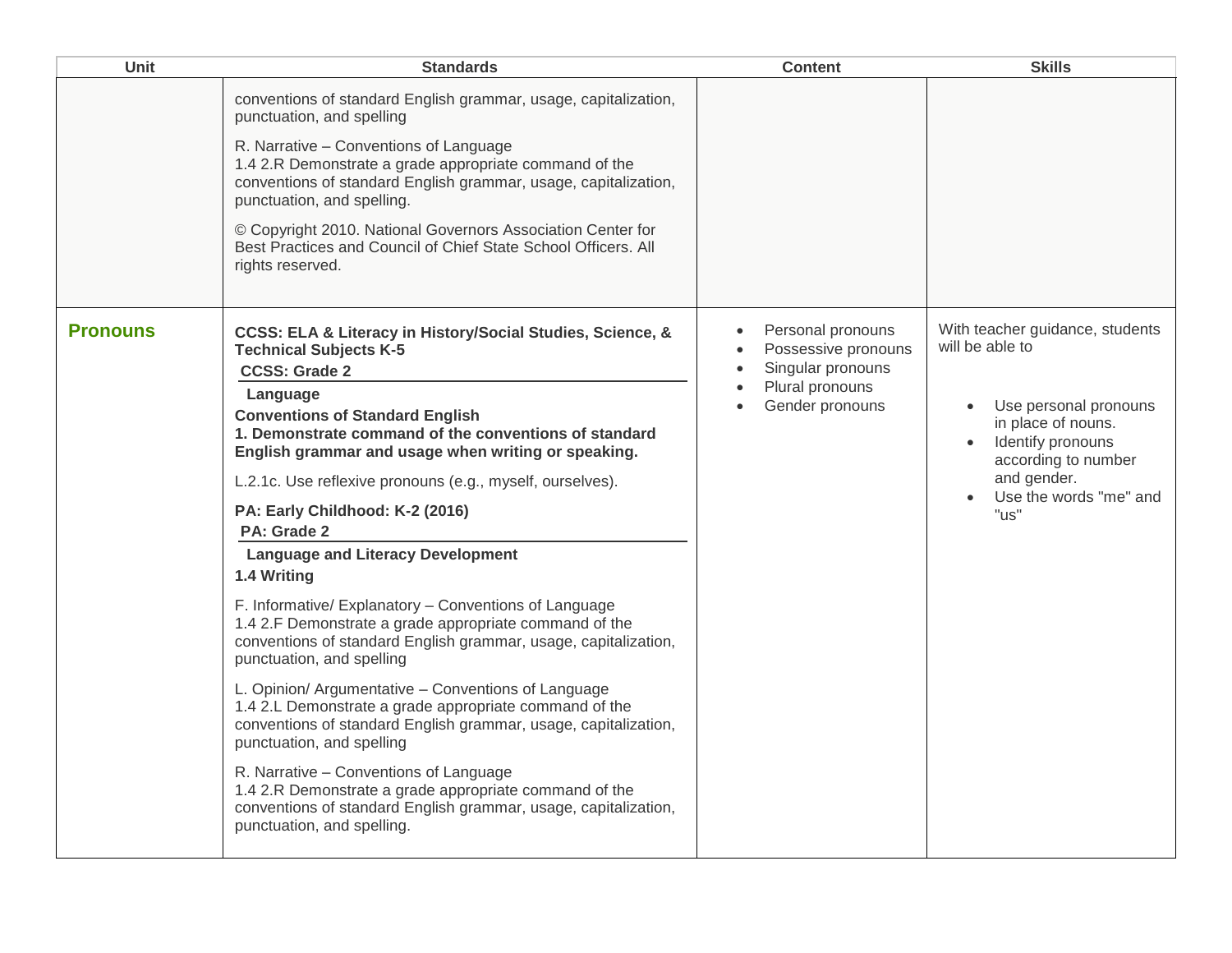| <b>Unit</b>       | <b>Standards</b>                                                                                                                                                                                                                                                                                                                                                                                                                                                                                                                                                                                                                                                                                                                                                                                                                                                                                                                                                                                                                                                                                                                                                                                                                                                                                                                                                                                                                                                                                                                                                                                        | <b>Content</b>                                                                                                                                                  | <b>Skills</b>                                                                                                                                                                                                                                                                                                                                    |
|-------------------|---------------------------------------------------------------------------------------------------------------------------------------------------------------------------------------------------------------------------------------------------------------------------------------------------------------------------------------------------------------------------------------------------------------------------------------------------------------------------------------------------------------------------------------------------------------------------------------------------------------------------------------------------------------------------------------------------------------------------------------------------------------------------------------------------------------------------------------------------------------------------------------------------------------------------------------------------------------------------------------------------------------------------------------------------------------------------------------------------------------------------------------------------------------------------------------------------------------------------------------------------------------------------------------------------------------------------------------------------------------------------------------------------------------------------------------------------------------------------------------------------------------------------------------------------------------------------------------------------------|-----------------------------------------------------------------------------------------------------------------------------------------------------------------|--------------------------------------------------------------------------------------------------------------------------------------------------------------------------------------------------------------------------------------------------------------------------------------------------------------------------------------------------|
|                   | © Copyright 2010. National Governors Association Center for<br>Best Practices and Council of Chief State School Officers, All<br>rights reserved.                                                                                                                                                                                                                                                                                                                                                                                                                                                                                                                                                                                                                                                                                                                                                                                                                                                                                                                                                                                                                                                                                                                                                                                                                                                                                                                                                                                                                                                       |                                                                                                                                                                 |                                                                                                                                                                                                                                                                                                                                                  |
| <b>Adjectives</b> | CCSS: ELA & Literacy in History/Social Studies, Science, &<br><b>Technical Subjects K-5</b><br><b>CCSS: Grade 2</b><br>Language<br><b>Conventions of Standard English</b><br>1. Demonstrate command of the conventions of standard<br>English grammar and usage when writing or speaking.<br>L.2.1e. Use adjectives and adverbs, and choose between them<br>depending on what is to be modified.<br>5. Demonstrate understanding of word relationships and<br>nuances in word meanings.<br>L.2.5b. Distinguish shades of meaning among closely related<br>verbs (e.g., toss, throw, hurl) and closely related adjectives (e.g.,<br>thin, slender, skinny, scrawny).<br>6. Acquire and use accurately a range of general academic<br>and domain-specific words and phrases sufficient for<br>reading, writing, speaking, and listening at the college and<br>career readiness level; demonstrate independence in<br>gathering vocabulary knowledge when encountering an<br>unknown term important to comprehension or expression.<br>L.2.6. Use words and phrases acquired through conversations,<br>reading and being read to, and responding to texts, including<br>using adjectives and adverbs to describe (e.g., When other kids<br>are happy that makes me happy).<br>PA: Early Childhood: K-2 (2016)<br>PA: Grade 2<br><b>Language and Literacy Development</b><br>1.4 Writing<br>F. Informative/ Explanatory - Conventions of Language<br>1.4 2.F Demonstrate a grade appropriate command of the<br>conventions of standard English grammar, usage, capitalization,<br>punctuation, and spelling | Frequently occurring<br>adjectives: color,<br>number, shape, size,<br>sensory<br>Articles: a, an, the<br>Comparative<br>adjectives<br>Superlative<br>adjectives | With teacher guidance, students<br>will be able to:<br>Use frequently occurring<br>adjectives to modify<br>nouns.<br>Relate an adjective to a<br>specific noun.<br>Identify and write<br>adjectives.<br>Apply proper use of<br>articles a, and an.<br>Identify and use<br>comparative adjectives.<br>Identify and use<br>superlative adjectives. |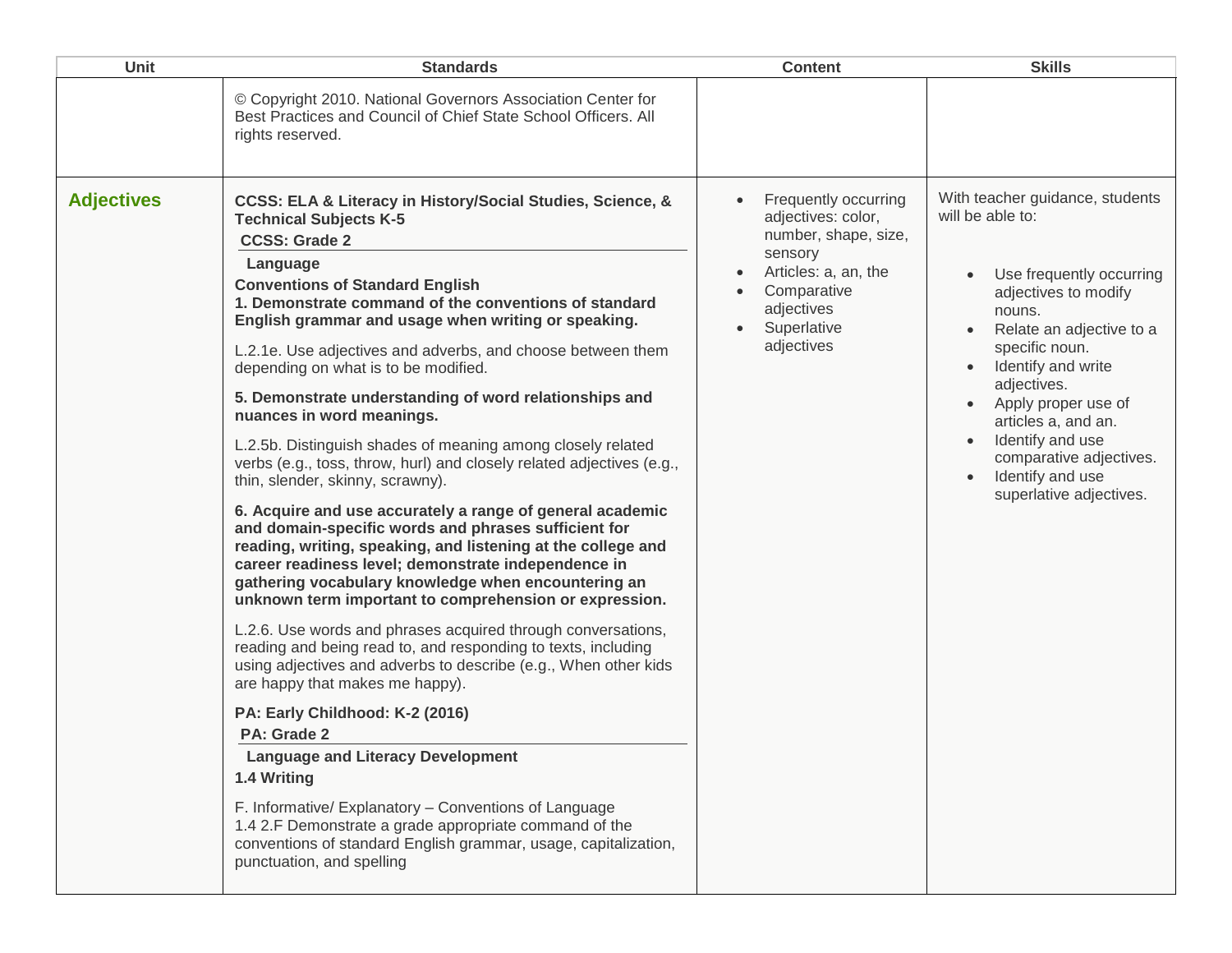| <b>Unit</b>    | <b>Standards</b>                                                                                                                                                                                                                                                                                                                                          | <b>Content</b>                                                                   | <b>Skills</b>                                                                                      |
|----------------|-----------------------------------------------------------------------------------------------------------------------------------------------------------------------------------------------------------------------------------------------------------------------------------------------------------------------------------------------------------|----------------------------------------------------------------------------------|----------------------------------------------------------------------------------------------------|
|                | L. Opinion/ Argumentative - Conventions of Language<br>1.4 2.L Demonstrate a grade appropriate command of the<br>conventions of standard English grammar, usage, capitalization,<br>punctuation, and spelling                                                                                                                                             |                                                                                  |                                                                                                    |
|                | R. Narrative - Conventions of Language<br>1.4 2.R Demonstrate a grade appropriate command of the<br>conventions of standard English grammar, usage, capitalization,<br>punctuation, and spelling.                                                                                                                                                         |                                                                                  |                                                                                                    |
|                | © Copyright 2010. National Governors Association Center for<br>Best Practices and Council of Chief State School Officers. All<br>rights reserved.                                                                                                                                                                                                         |                                                                                  |                                                                                                    |
| <b>Adverbs</b> | CCSS: ELA & Literacy in History/Social Studies, Science, &<br><b>Technical Subjects K-5</b><br><b>CCSS: Grade 2</b>                                                                                                                                                                                                                                       | Adverbs that end in -<br>$\bullet$<br>ly.<br>Adverbs that tell how.<br>$\bullet$ | The students will be able to:<br>Use adverbs to modify                                             |
|                | Language<br><b>Conventions of Standard English</b><br>1. Demonstrate command of the conventions of standard<br>English grammar and usage when writing or speaking.                                                                                                                                                                                        | where, and when.                                                                 | verbs.<br>Recognize and write<br>adverbs that tell how,<br>where, and when.<br>Use superlative and |
|                | L.2.1e. Use adjectives and adverbs, and choose between them<br>depending on what is to be modified.                                                                                                                                                                                                                                                       |                                                                                  | comparative adverbs                                                                                |
|                | 6. Acquire and use accurately a range of general academic<br>and domain-specific words and phrases sufficient for<br>reading, writing, speaking, and listening at the college and<br>career readiness level; demonstrate independence in<br>gathering vocabulary knowledge when encountering an<br>unknown term important to comprehension or expression. |                                                                                  |                                                                                                    |
|                | L.2.6. Use words and phrases acquired through conversations,<br>reading and being read to, and responding to texts, including<br>using adjectives and adverbs to describe (e.g., When other kids<br>are happy that makes me happy).                                                                                                                       |                                                                                  |                                                                                                    |
|                | PA: Early Childhood: K-2 (2016)<br>PA: Grade 2                                                                                                                                                                                                                                                                                                            |                                                                                  |                                                                                                    |
|                | <b>Language and Literacy Development</b><br>1.4 Writing                                                                                                                                                                                                                                                                                                   |                                                                                  |                                                                                                    |